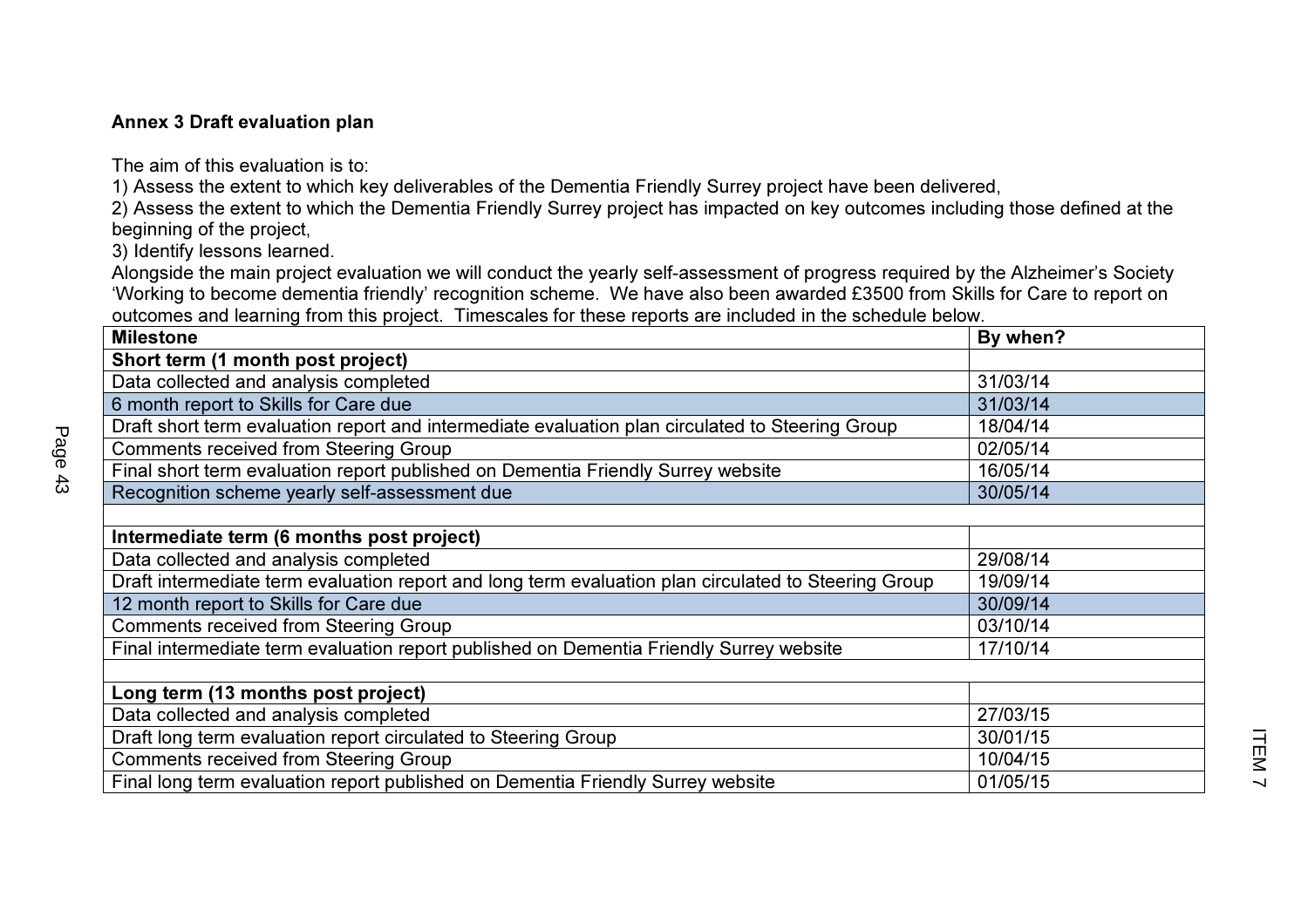## Short Term Evaluation

| <b>Evaluation Area</b>                       | <b>Target or question</b>                                                                                                | <b>Evaluation activity</b>                                                                                                      | <b>Completed by</b> |
|----------------------------------------------|--------------------------------------------------------------------------------------------------------------------------|---------------------------------------------------------------------------------------------------------------------------------|---------------------|
| <b>Dementia Friendly Surrey</b><br>Champions | 20 Dementia<br>Champions per CCG<br>area                                                                                 | Measure number of<br>Champions in total and<br>by CCG area                                                                      | 17/03/2014          |
| Dementia Friendly Surrey<br>Champions        | What actions have<br>Champions taken to<br>make their community<br>more dementia<br>friendly?                            | Collate case studies on<br>the activities of<br>dementia champions                                                              | 17/03/2014          |
| <b>Recognition Scheme</b>                    | 50 organisations issued<br>with the Recognition<br>symbol                                                                | Measure number of<br>organisations issued<br>with recognition symbol<br>across Surrey                                           | 17/03/2014          |
| <b>Community Awareness</b>                   | Three public events<br>attended in each CCG<br>area                                                                      | Record the number of<br>events attended.<br>Describe the types of<br>event attended.                                            | 17/03/2014          |
| <b>Community Awareness</b>                   | Dementia awareness<br>information available in<br>key public places<br>including shops,<br>libraries and GP<br>surgeries | Describe the key<br>messages included in<br>public awareness<br>materials.<br>Record the number and<br>type of public venues to | 17/03/2014          |
|                                              |                                                                                                                          |                                                                                                                                 | which Dementia      |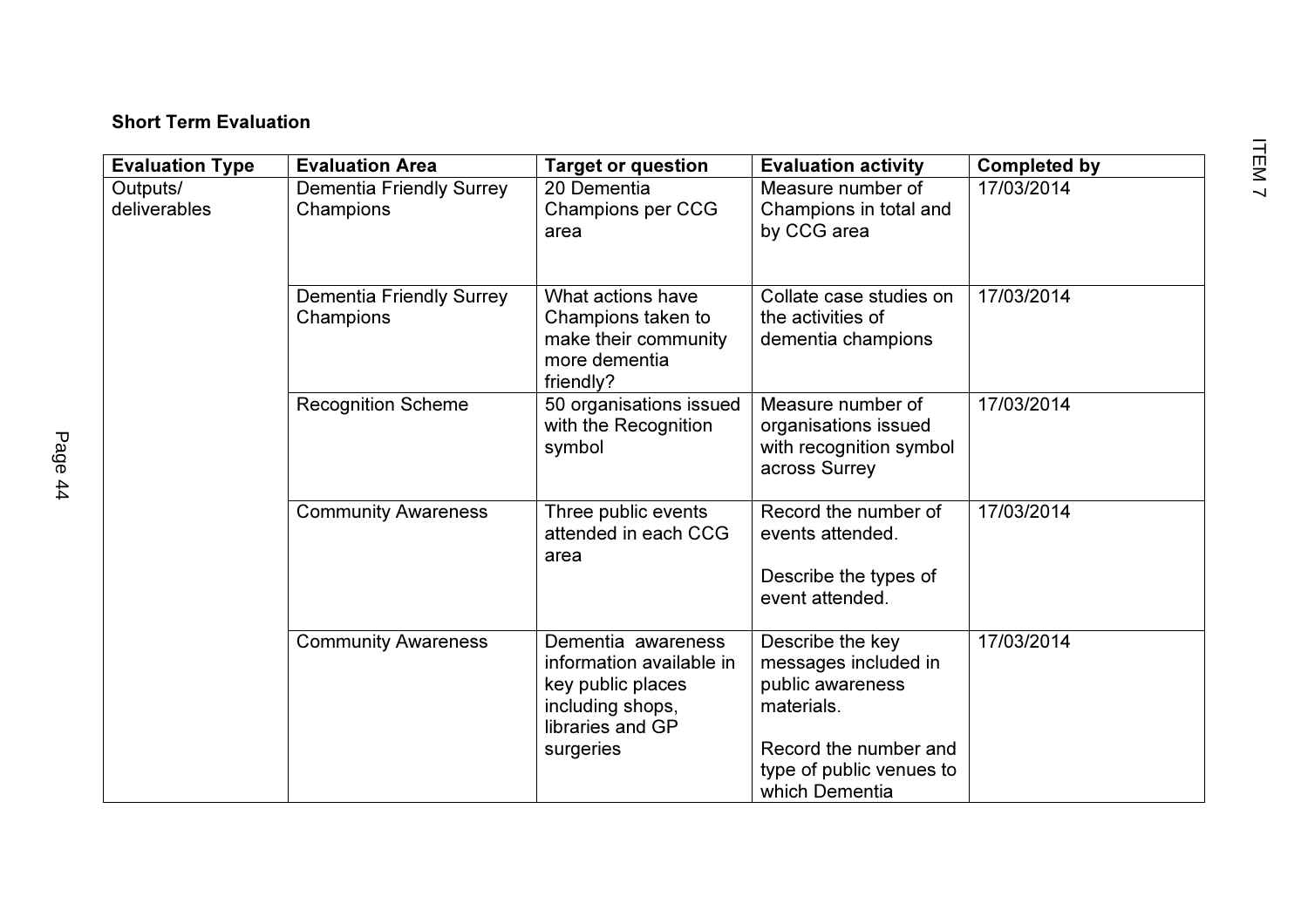|  |                            |                                                                                                                                                     | <b>Friendly Surrey</b><br>materials have been<br>distributed.                                                                                                                                              |            |
|--|----------------------------|-----------------------------------------------------------------------------------------------------------------------------------------------------|------------------------------------------------------------------------------------------------------------------------------------------------------------------------------------------------------------|------------|
|  | <b>Community Awareness</b> | A minimum of two<br>positive local media<br>features about<br>dementia                                                                              | Record the level of local<br>media coverage of<br>dementia and Dementia<br><b>Friendly Surrey.</b><br>Describe the range of<br>local media coverage of<br>dementia and Dementia<br><b>Friendly Surrey.</b> | 17/03/2014 |
|  | <b>Community Awareness</b> | A minimum of one<br>school or college in<br>each CCG area<br>engaging in dementia<br>friendly communities<br>work                                   | Record number of<br>schools or colleges<br>engaging in dementia<br>friendly communities<br>work.<br>Collate case studies on<br>the activities of local<br>schools and colleges.                            | 17/03/14   |
|  | <b>Innovation Fund</b>     | A range of innovative<br>projects delivered<br>across Surrey with<br>demonstrable positive<br>outcomes for people<br>with dementia and/or<br>carers | Record the number and<br>location of projects<br>funded.<br>Describe the aims and<br>objectives, key<br>timeframes, expected                                                                               | 31/03/14   |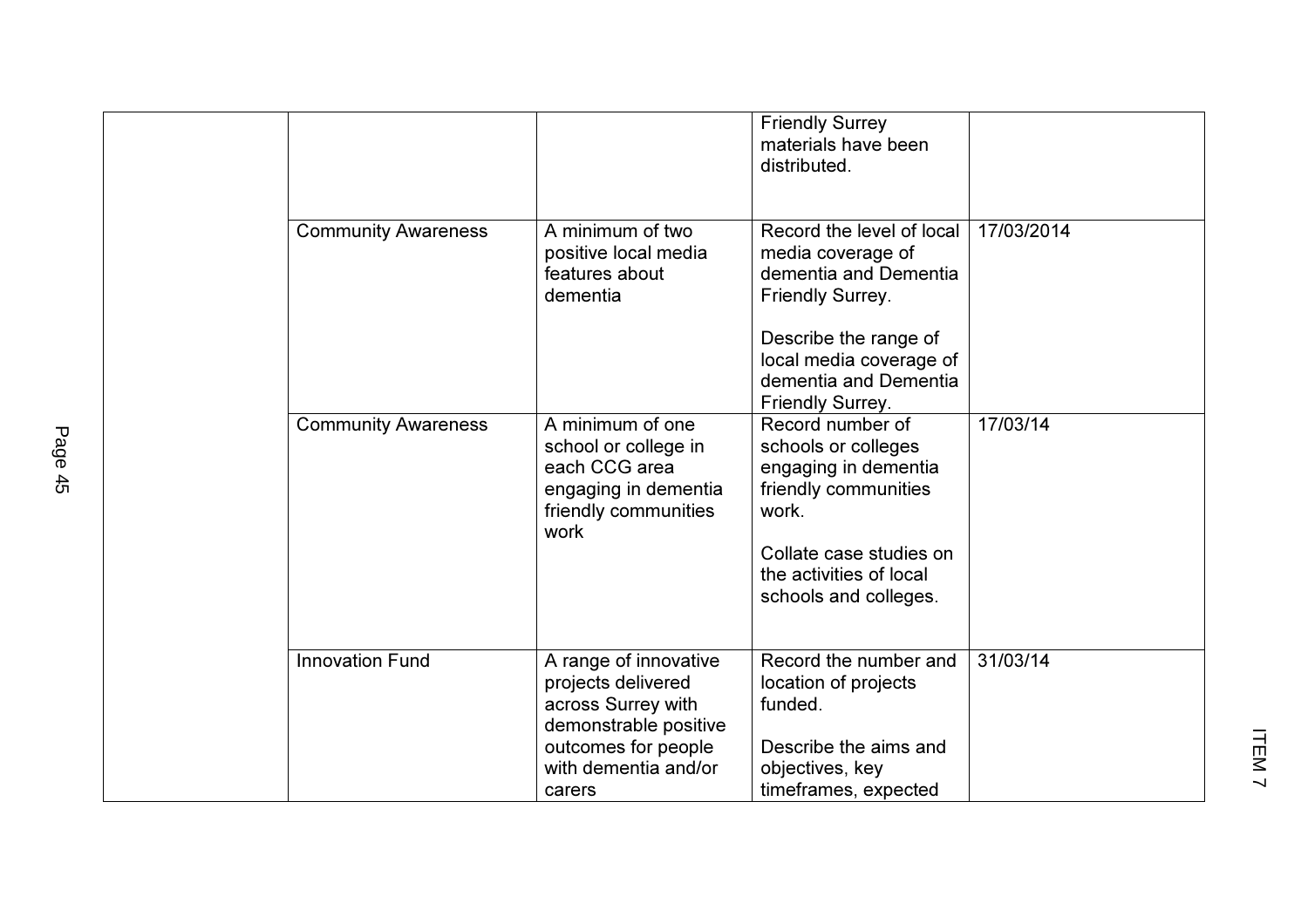|          |                                                                         |                                                                                           | outcomes and cost of<br>projects funded.<br>Describe the current<br>progress and initial<br>learning points from<br>these projects.                                                                                                                |            |
|----------|-------------------------------------------------------------------------|-------------------------------------------------------------------------------------------|----------------------------------------------------------------------------------------------------------------------------------------------------------------------------------------------------------------------------------------------------|------------|
| Outcomes | Number of patients<br>presenting to primary care<br>for diagnosis.      | 10% increase in<br>number of people<br>presenting to primary<br>care for diagnosis.       | Collate information on<br>number of people who<br>have<br>been referred (by<br>$\bullet$<br>social services,<br>community<br>health<br>professionals) or<br>made a self<br>referral to<br>Primary care for<br>a memory<br>assessment<br>since 2012 | 17/03/2014 |
|          | Number of patients being<br>referred onward to<br>secondary assessment. | 10% increase in<br>referrals to secondary<br>assessment.                                  | <b>Collate Surrey-wide</b><br>data on referrals from<br>Primary care to<br>CMHT(OP) 2012 -<br>2014                                                                                                                                                 | 17/03/2014 |
|          | Shift to community based<br>support and care                            | 10% reduction in<br>number of people with a<br>diagnosis of dementia<br>being admitted to | <b>Exact measurement</b><br>process to be explored<br>with relevant partners<br>and Surrey County                                                                                                                                                  | 17/03/2014 |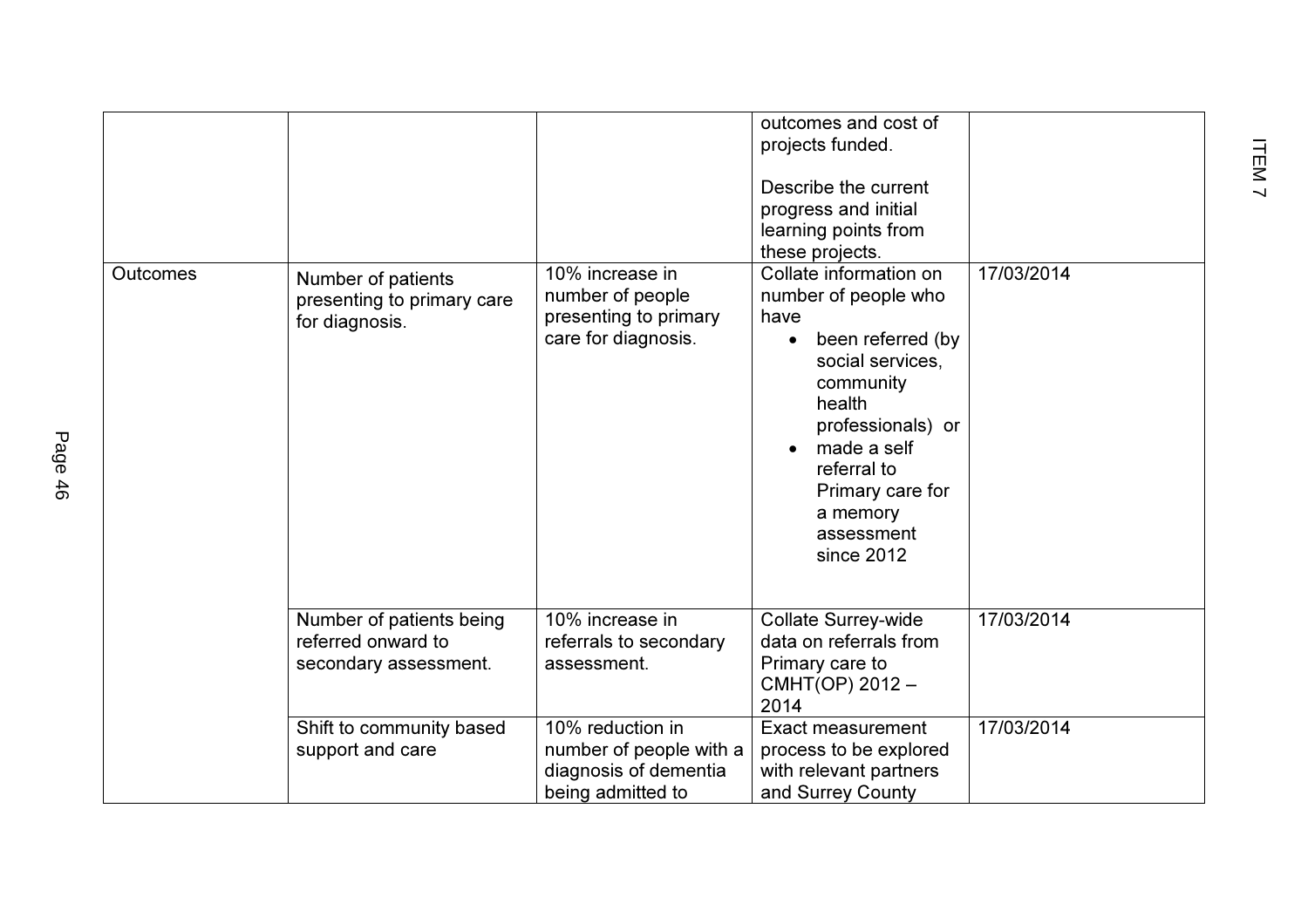|                 |                                               | residential or nursing<br>care                                                                                        | <b>Council Business</b><br>Intelligence team.                                                                                                                                                                      |            |
|-----------------|-----------------------------------------------|-----------------------------------------------------------------------------------------------------------------------|--------------------------------------------------------------------------------------------------------------------------------------------------------------------------------------------------------------------|------------|
|                 | Shift to community based<br>support and care  | 15% increase in the<br>uptake of community<br>support services such<br>as Telecare, Wellbeing<br>centres and Day care | <b>Exact measurement</b><br>process to be confirmed<br>with partners but could<br>include:<br>Information on<br>Telecare uptake<br>Wellbeing centre<br>footfall<br>Day care service<br>referrals<br>From 2012-2014 | 17/03/2014 |
|                 | Number of referrals to<br>Dementia Navigators | 15% increase in<br>referrals.                                                                                         | Collect and analyse<br>Dementia Navigator<br>referral data for the<br>period 2012 - 2014.                                                                                                                          | 17/03/2014 |
| Lessons learned |                                               |                                                                                                                       | Collate lessons learned<br>from project team and<br>key stakeholders<br>including Steering<br>Group.                                                                                                               | 31/03/2014 |